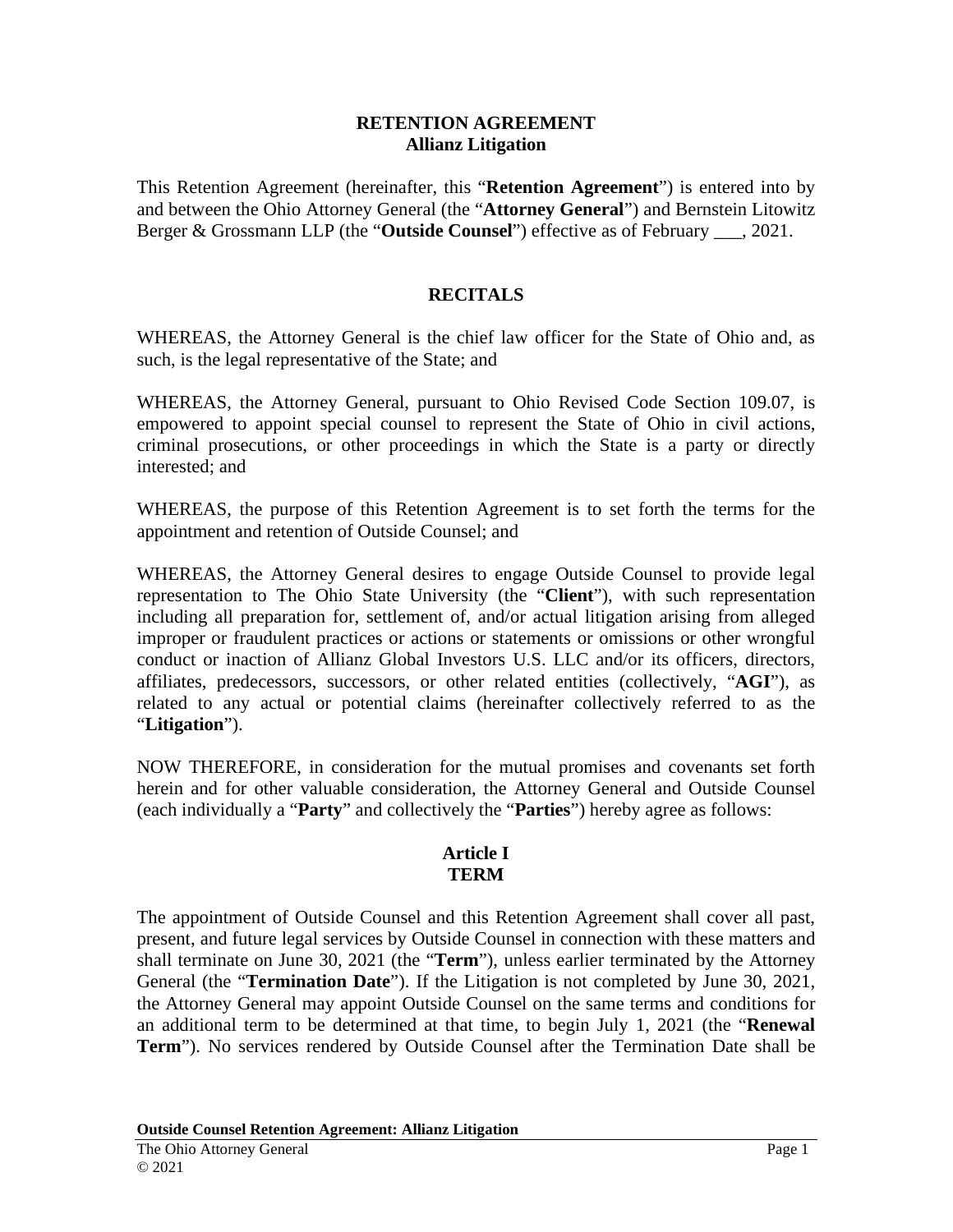authorized or payable without an additional written agreement with the Attorney General for a Renewal Term.

## **Article II SERVICES**

### **Section 1. Scope of Appointment**

Outside Counsel shall provide counsel, advice, and consultation in a manner consistent with accepted standards of practice in the legal profession. In view of the personal nature of the services to be rendered under this appointment, the Attorney General shall be the sole judge of the adequacy of those services.

A. The Attorney General shall have final authority over all aspects of the Litigation. Moreover, the Attorney General has the unfettered right to appoint one or more designated assistants (the "**Designated Assistant**") to oversee the Litigation which appointment the Attorney General may modify at will. For the purposes of the Litigation, until further notice is given, the Designated Assistant shall be **Mia Yaniko, Section Chief of Education**. In the event that no Designated Assistant is named, all references herein to the Designated Assistant shall be deemed to refer to the Attorney General.

B. Outside Counsel shall provide counsel to the Client, subject to the approval of the Attorney General, for the purposes of seeking injunctive relief, monetary relief, and other relief against all entities in the Litigation for any and all alleged violations of law.

C. The Attorney General may provide attorneys and other staff members to guide and assist Outside Counsel with the Litigation. The identity and responsibilities of such personnel so assigned shall be determined solely by the Attorney General.

D. Outside Counsel shall coordinate the provision of counsel with the Designated Assistant and other personnel of the Attorney General, and such others as the Attorney General may appoint as outside counsel. All briefs and other material which may be filed with any court shall first be provided electronically to the Attorney General in draft form in a reasonable and timely manner for review and shall be approved by the Attorney General. The Attorney General shall retain veto power over any decisions made by Outside Counsel. Regular status meetings will be held as requested by Outside Counsel or the Attorney General.

E. Outside Counsel shall only communicate with the Client through the Attorney General or the Designated Assistant unless otherwise agreed to by the Attorney General.

F. Outside Counsel shall provide sufficient resources, including attorneys, paralegals and other professional resources, to prosecute the Litigation in accordance with the Ohio Rules of Professional Conduct and consistent with the requirements of complex litigation.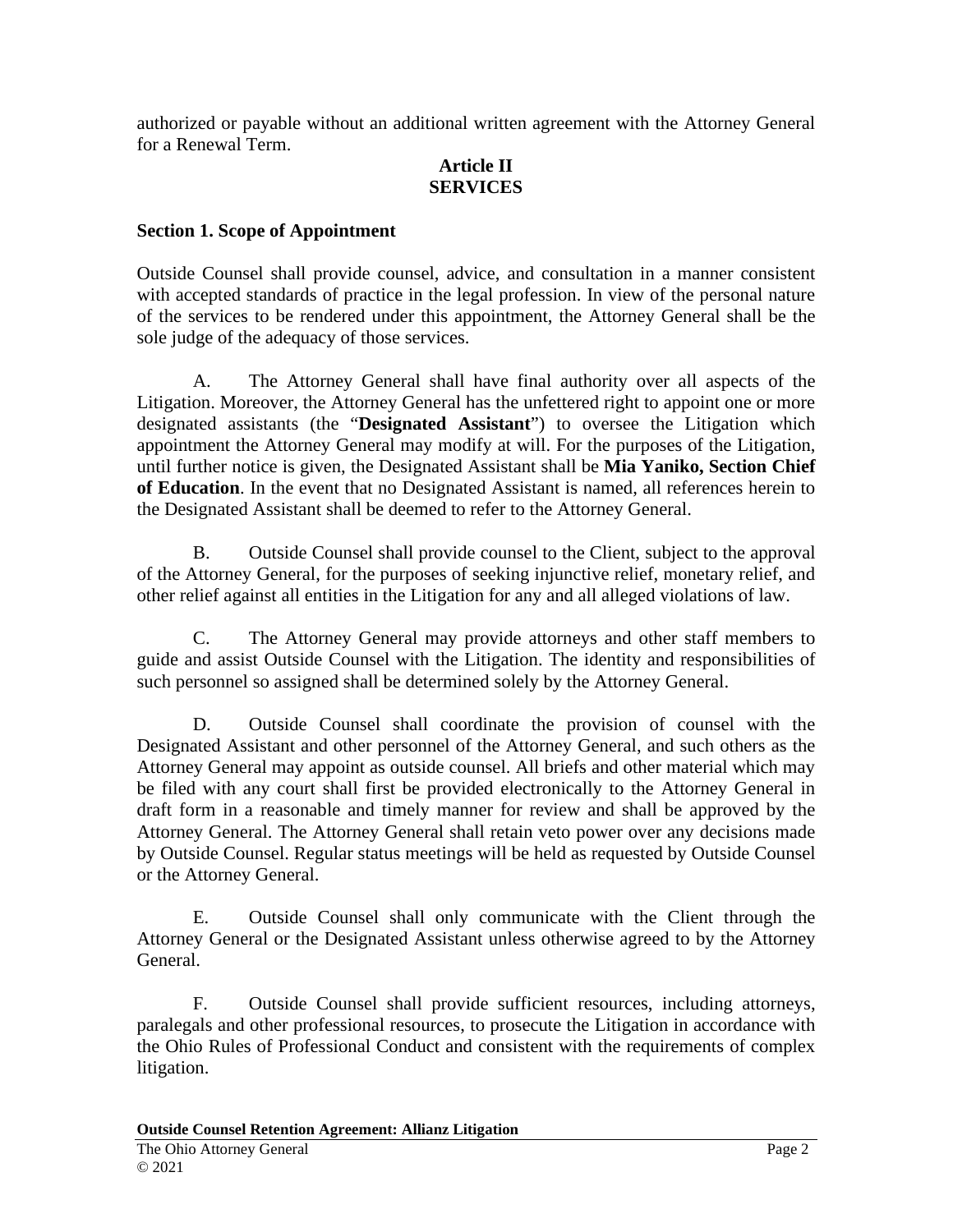G. Counsel for any defendant subject to the Litigation may contact the Designated Assistant directly without first consulting Outside Counsel.

# **Section 2. Assignment and Delegation of Work**

Outside Counsel may assign legal work to those individuals set forth in Outside Counsel's response to the Attorney General's 2019 Request for Qualifications for Special Counsel for Securities Fraud or any individual employed by Outside Counsel. Except as set forth above, Outside Counsel may only delegate work to other attorneys, legal professionals or law firms with the advance written approval of the Attorney General.

In the event that Outside Counsel delegates work to other firms, the compensation of such firms shall be a matter beyond the scope of this Retention Agreement to be negotiated in writing between Outside Counsel and those firms prior to the commencement of any work by such firms, and shall be paid entirely by Outside Counsel. A copy of such compensation agreement shall be provided electronically to the Attorney General. The Attorney General may appoint additional firms to serve as co-counsel to Outside Counsel in the Litigation. Such appointment shall be at the sole discretion of the Attorney General. In the event the Attorney General makes or has made such additional appointment, the compensation of such firms shall be a matter beyond the scope of this Retention Agreement to be negotiated in writing between Outside Counsel and those firms prior to the commencement of any work by such firms, and shall be paid entirely by Outside Counsel. A copy of such compensation agreement shall be provided to the Attorney General. Neither the Client nor the Attorney General shall be liable for any fees, compensation or expenses to be paid to other firms retained by Outside Counsel or appointed by the Attorney General to serve as co-counsel with Outside Counsel. Outside Counsel agrees to indemnify, defend, and hold harmless the Attorney General, the State of Ohio and the Client against any claim for reimbursement of fees, costs or expenses asserted by any firm retained by Outside Counsel.

All firms to whom Outside Counsel may delegate work under this Section must have qualifications and experience necessary to perform the work requested and shall work under the supervision and control of Outside Counsel. Although delegation may be permitted as provided herein, delegation shall not relieve Outside Counsel of any responsibility or liability for the work performed hereunder. No provision of this Section shall be construed to allow Outside Counsel to subcontract with, hire, or retain any law firm for the performance of work under this Retention Agreement without the prior written consent of the Attorney General.

# **Section 3. Attorney-Client Relationship and Relationship of the Parties**

Outside Counsel shall render services pursuant to this Retention Agreement as an independent contractor. Outside Counsel, whether for purposes of applications of ORC Chapter 102, Section 9.86 or Section 9.87, or for any other purpose, shall not be regarded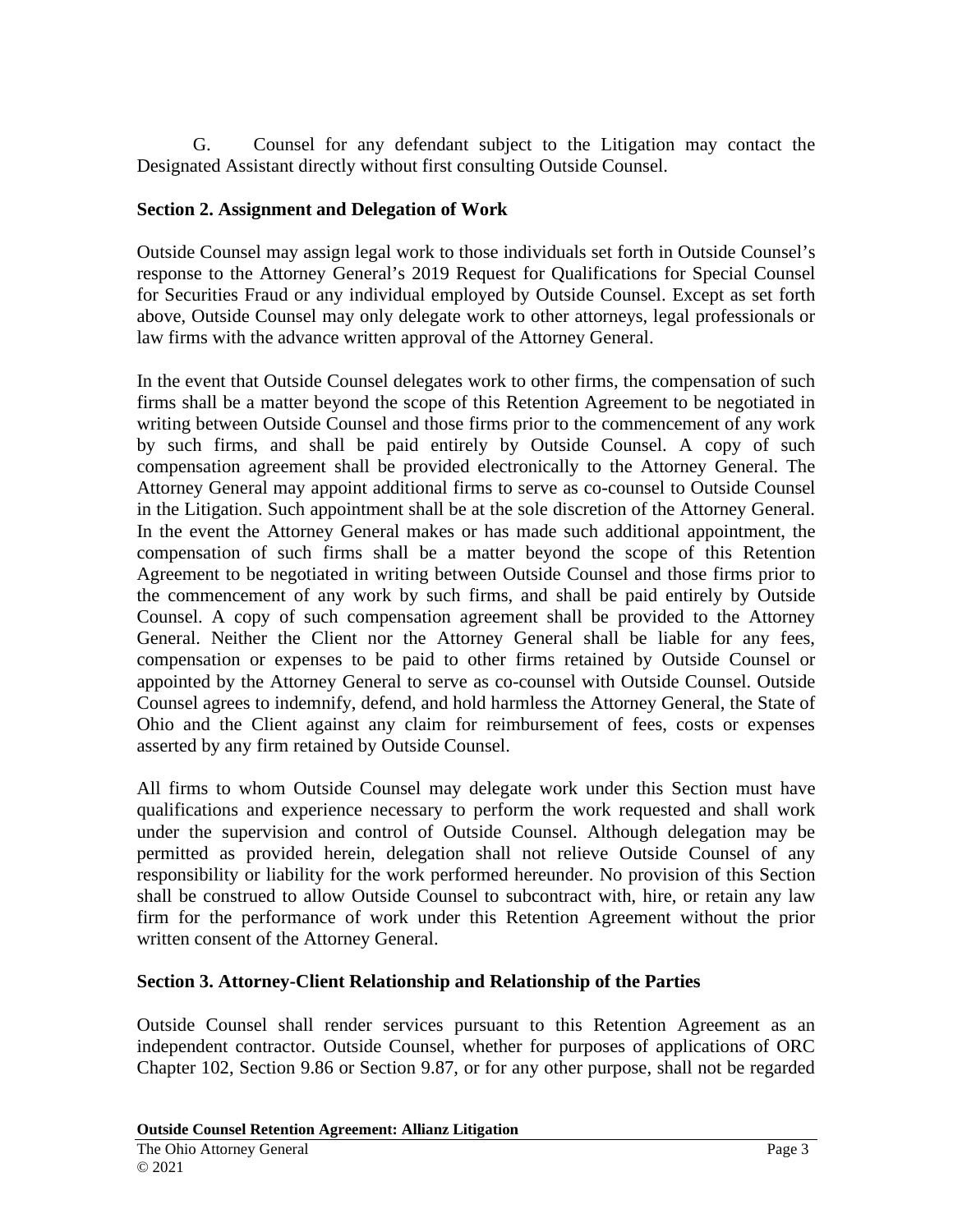as "in the employment of," or as an employee of, the Attorney General or the Client. It is fully understood and agreed that Outside Counsel is an independent contractor and neither Outside Counsel nor its personnel shall at any time, or for any purpose, be considered agents, servants, or employees of the Attorney General, the State of Ohio, or the Client for the purpose of Ohio Public Employees Retirement System benefits.

An attorney-client relationship shall exist between Outside Counsel, the Attorney General and the Client. Outside Counsel shall follow the direction, guidance, rules and policies of the Attorney General in performing legal services under this Retention Agreement. In all pleadings, notices and/or correspondences created pursuant to the work performed hereunder, Outside Counsel shall indicate that such document is prepared by Outside Counsel in its position as Outside Counsel for the Attorney General.

During the term of this appointment, Outside Counsel shall be engaged by the Attorney General solely on an independent contractor basis, and Outside Counsel shall therefore be responsible for all of Outside Counsel's business expenses, including, but not limited to, employee wages and salaries, insurance of every type and description, and all business and personal taxes, including income and Social Security taxes and contributions for workers' compensation and unemployment compensation coverage, if any.

#### **Article III CASE MANAGEMENT**

# **Section 1. Reporting to the Attorney General**

### **A. Status, Lodestar and Expense Reports**

The Designated Assistant requires status, lodestar and/or expense reports, as well as significant case updates from Outside Counsel regarding any aspect of the Litigation. Outside Counsel shall electronically send monthly status reports and updates to the Designated Assistant and the Attorney General's Director of Outside Counsel, or such more frequent reports and updates as developments in the Litigation may suggest. Outside Counsel shall electronically send quarterly lodestar and expense reports to the Designated Assistant and the Director of Outside Counsel. Failure to timely provide such reports and updates may result in forfeiture of Outside Counsel's compensation pursuant to Article IV.

At a minimum, significant case updates must include a description of the current status of the Litigation, any significant events that have occurred since the previous update, and a prospective analysis of any significant future events.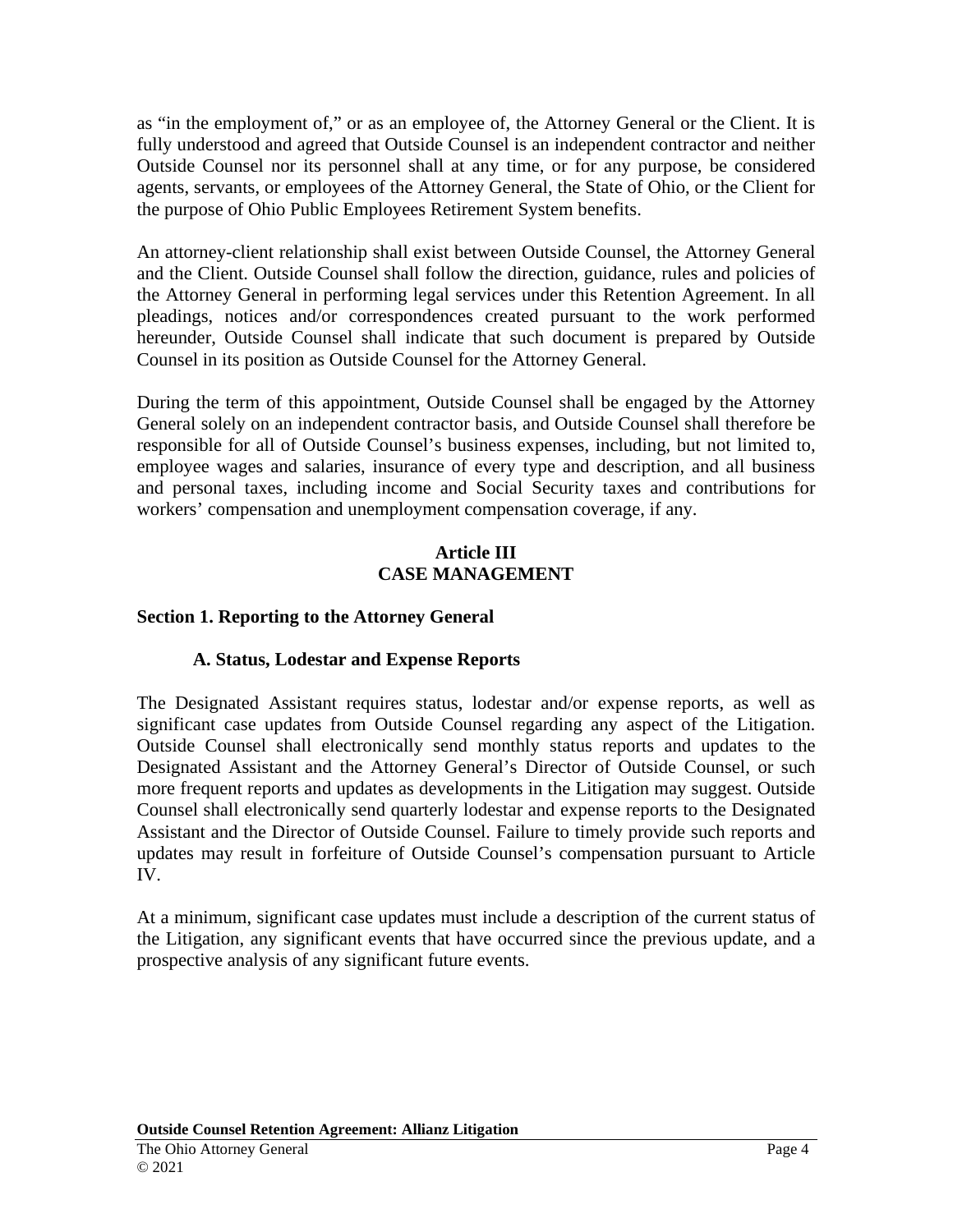#### **B. Communication with the Designated Assistant and Director of Outside Counsel**

Outside Counsel agrees to consult, by telephone or email, with the Designated Assistant and Director of Outside Counsel as soon as possible on all matters that may be of substantial legal significance, controversial, high profile, or otherwise noteworthy.

Outside Counsel shall timely inform the Designated Assistant via email of the scheduled date for any of the following, if applicable:

- 1. Pleadings;
- 2. Discovery cutoffs;
- 3. Dispositive motions;
- 4. Court decisions and rulings;
- 5. Schedule for hearings, conferences, or other court appearances;
- 6. Trials;
- 7. Settlement negotiation or other alternative dispute resolution efforts; and
- 8. Appeal or Notice of an Appeal.

Upon the filing of any pleading or the receipt of any communication from a court, Outside Counsel shall timely provide a time-stamped copy via email of such filing to the Designated Assistant.

#### **C. Communication Regarding Case Initiation and Settlement**

The Attorney General in his full discretion shall approve both the initiation of the Litigation on behalf of the Client and commencement of formal settlement negotiations of claims on behalf of the State, as well as any settlement. **Outside Counsel understands and agrees that the initiation of the Litigation and engagement in settlement efforts and all settlements of the Litigation must receive the prior approval of the Attorney General.**

Outside Counsel shall confer with the Designated Assistant at the commencement of the settlement negotiation process and regularly with regard to the prospects of settlement. Decisions regarding settlement of the case shall be reserved exclusively to the discretion of the Attorney General and his Designated Assistant. Outside Counsel shall timely notify the Designated Assistant of any settlement conferences or other alternative dispute resolution events to allow the Designated Assistant to participate. Without limitation, Outside Counsel agrees to confer with the Attorney General about the following matters when applicable:

- 1. Confidentiality provisions in settlement agreements;
- 2. The Ohio Constitution's biennial limitation;
- 3. Indemnification provisions;
- 4. Release language; and

**Outside Counsel Retention Agreement: Allianz Litigation**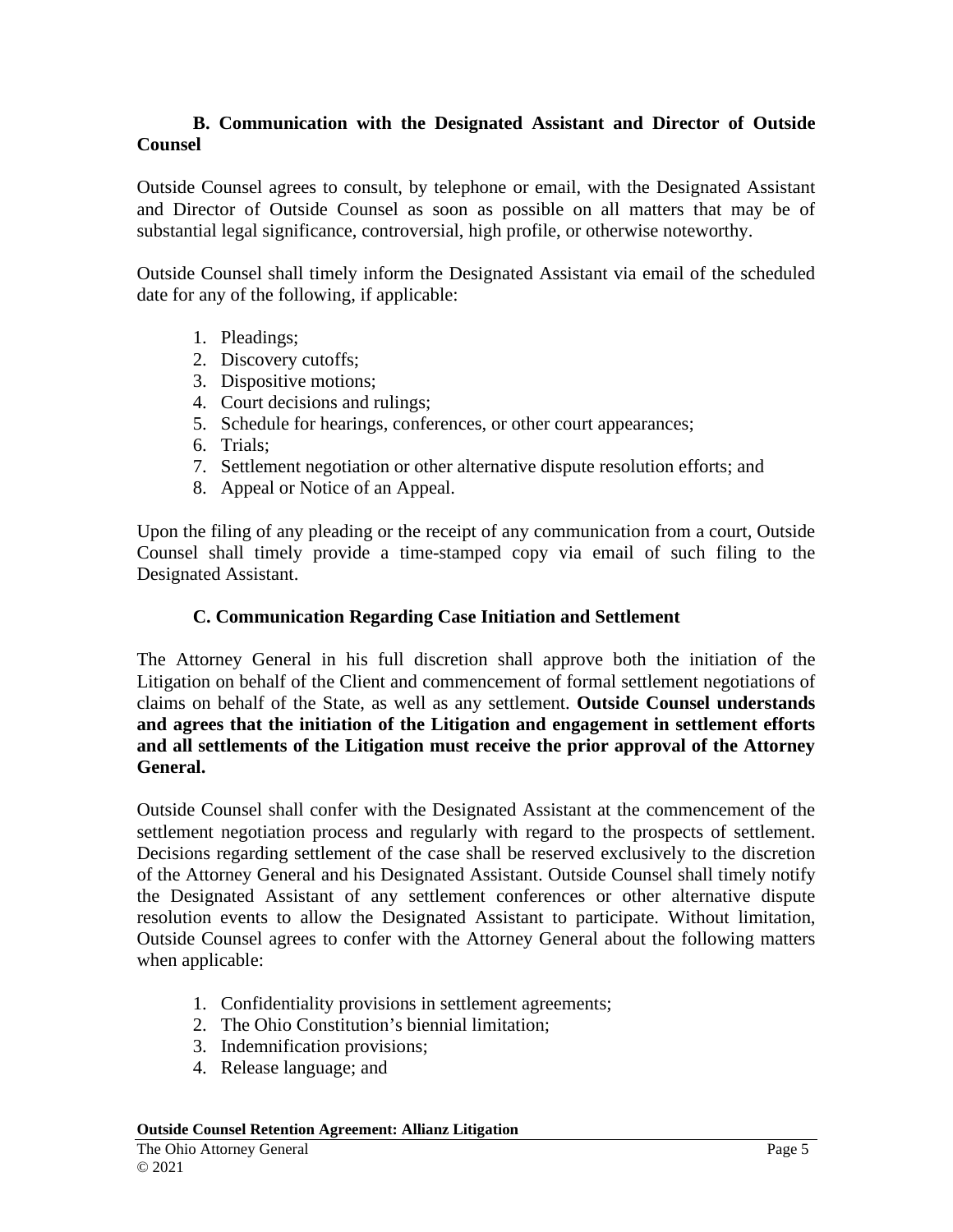5. Naming of the State as a party.

Outside Counsel shall meet with the Designated Assistant when required by the Litigation.

# **D. Communication Regarding Appeals**

It is important that the Attorney General receives early notice of potential or actual appeals, for or against, the Client. Therefore, Outside Counsel shall give notice via email, as soon as possible, to the Designated Assistant and the Director of Outside Counsel upon the receipt of a dispositive decision in any court, receipt of a Notice of Appeal, or the existence of any intent of Outside Counsel to appeal a decision arising out of the Litigation.

In the event of an appeal, the Attorney General reserves the right to transfer all or part of the Litigation to the Attorney General's Solicitor General, including the filing of any briefs or motions. Outside Counsel shall cooperate to effectuate any transition of legal services to the Solicitor General, although Outside Counsel may still be responsible for representation of the Client in the trial or lower appellate courts. The Attorney General may also elect to have Outside Counsel continue as co-counsel in the appeal.

## **Section 2. Confidentiality and the Public Records Act**

All material commissioned or gathered by Outside Counsel or in Outside Counsel's possession that fulfills an obligation of this Retention Agreement shall be considered the property of the State of Ohio. Outside Counsel agrees to adhere to Ohio's Public Records Act, ORC Section 149.43, and maintain all public records, including documentation of all expenses, disbursements, charges, credits, underlying receipts and invoices, and other financial transactions that concern the performance of work under this Retention Agreement, in accordance with state law, including any applicable record retention and destruction requirements. Outside Counsel shall consult with and obtain the approval of the Attorney General before responding to any public records request. Moreover, Outside Counsel shall not disclose any information obtained in performing its services hereunder in violation of any state or federal law including, but not limited to, the Family Education Rights and Privacy Act ("FERPA") and/or the Health Insurance Portability and Accountability Act of 1996 ("HIPAA"), as the same may be amended or modified from time to time.

### **Section 3. Media Statements**

Neither Outside Counsel nor any partner, associate, employee or any other person assisting with the Litigation shall publish any material, including online or social media publications, or speak to or otherwise communicate with any representative of a television station, radio station, newspaper, magazine, website, or any other media outlet concerning the work outlined or contemplated by this Retention Agreement without first obtaining approval of the Designated Assistant and/or the Attorney General's Director of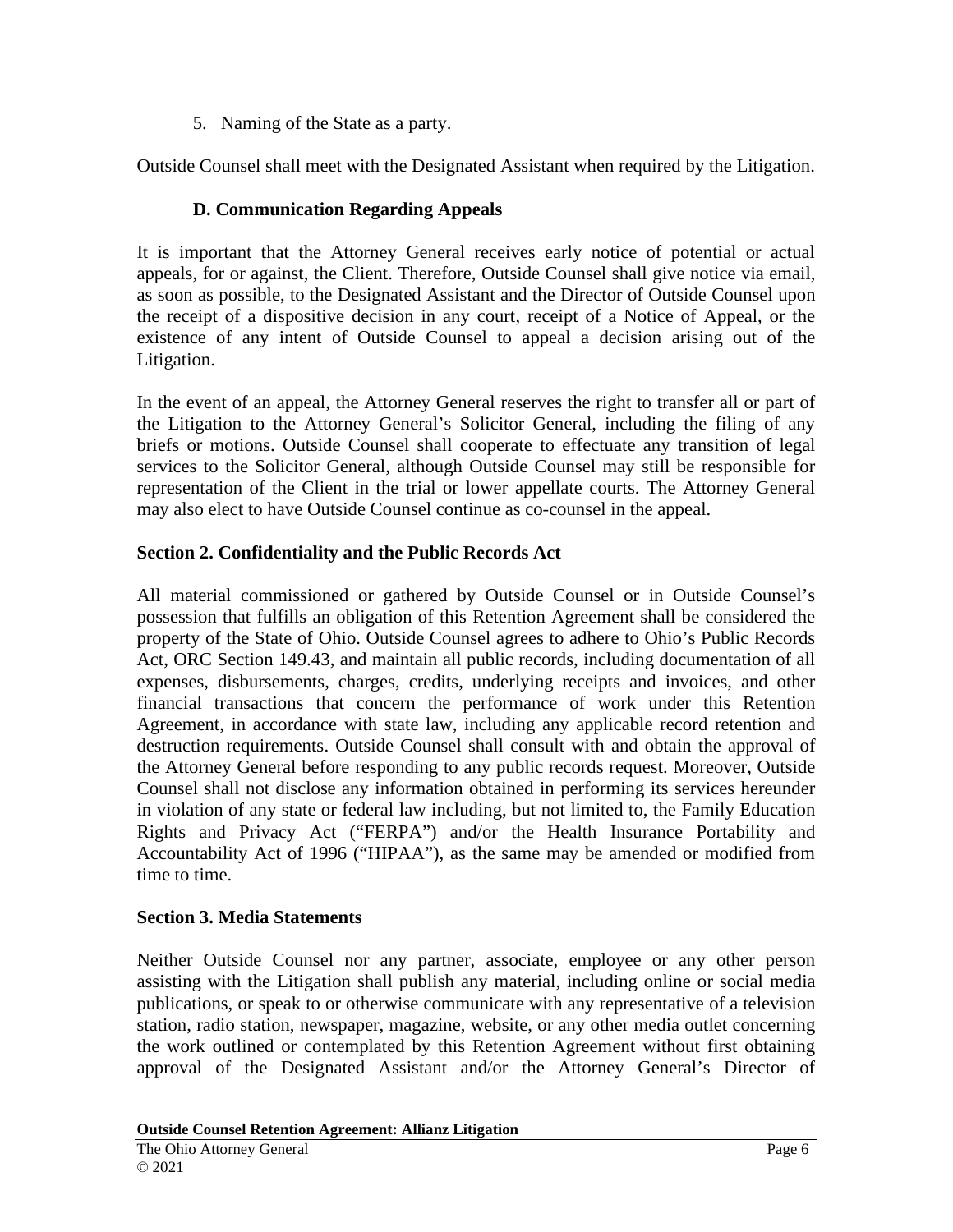Communications. This Retention Agreement specifically excludes any right or ability on the part of Outside Counsel to speak on behalf of the Attorney General to any member of the news media. Provided, however, the restrictions in this Section shall not apply to any professional or other publication of (i) the fact that Outside Counsel is representing or has represented the Client in the Litigation and (ii) the nature of the Litigation.

### **Article IV COMPENSATION**

### **Section 1. Fee Schedule**

Outside Counsel shall receive no compensation for any services rendered unless a recovery or settlement of the Litigation is awarded to and collected by, and for the benefit of, the Client. If the Client receives and collects such an award or settlement, Outside Counsel will be compensated for their services on a contingency fee basis pursuant to the fee schedule attached hereto as Appendix A (the "**Fee Schedule**"). Outside Counsel's fee is contingent upon the amount of the total recovery, whether by judgment or settlement, for the Client as set forth in the Fee Schedule, which governs all compensation for Outside Counsel and all co-counsel (whether appointed by the Attorney General, a delegate of Outside Counsel pursuant to Article II of this Retention Agreement, or otherwise affiliated in the case). Outside Counsel understands that neither the Attorney General nor the Client can give any assurance regarding the amount of Outside Counsel's fee. Moreover, Outside Counsel is not entitled to any portion of any interest that might accrue on any award or recovery in this case, whether by partial or full settlement or judgment, as such interest must be applied directly to the recovery of the Client. Interest earned on funds specifically paid and deposited for payment of attorneys' fees and expenses will be paid to Outside Counsel at the time of disbursement of such fees and expenses.

### **Section 2. Settlement or Judgment**

Subject to ORC Section 9.492, the Fee Schedule applies to any settlement or judgment, whether the settlement or judgment is entirely monetary in nature, or is combined with non-monetary relief, or is entirely non-monetary.

### **Section 3. Payment of Fees**

Neither the Client nor the Attorney General shall be required under this Retention Agreement, or otherwise, to directly compensate Outside Counsel. Outside Counsel's compensation and reimbursement of expenses shall be controlled by Articles IV and V and Appendix A of this Retention Agreement. Accordingly, except as provided by the Fee Schedule and for the expenses and costs enumerated in Article V, no other compensation shall be paid to Outside Counsel. Outside Counsel shall pay, out of the fee awarded to it, all attorneys' fees to those law firms whose work in the Litigation has been determined by the Attorney General to have benefited the Client through actions other than objections to actions taken by the Client.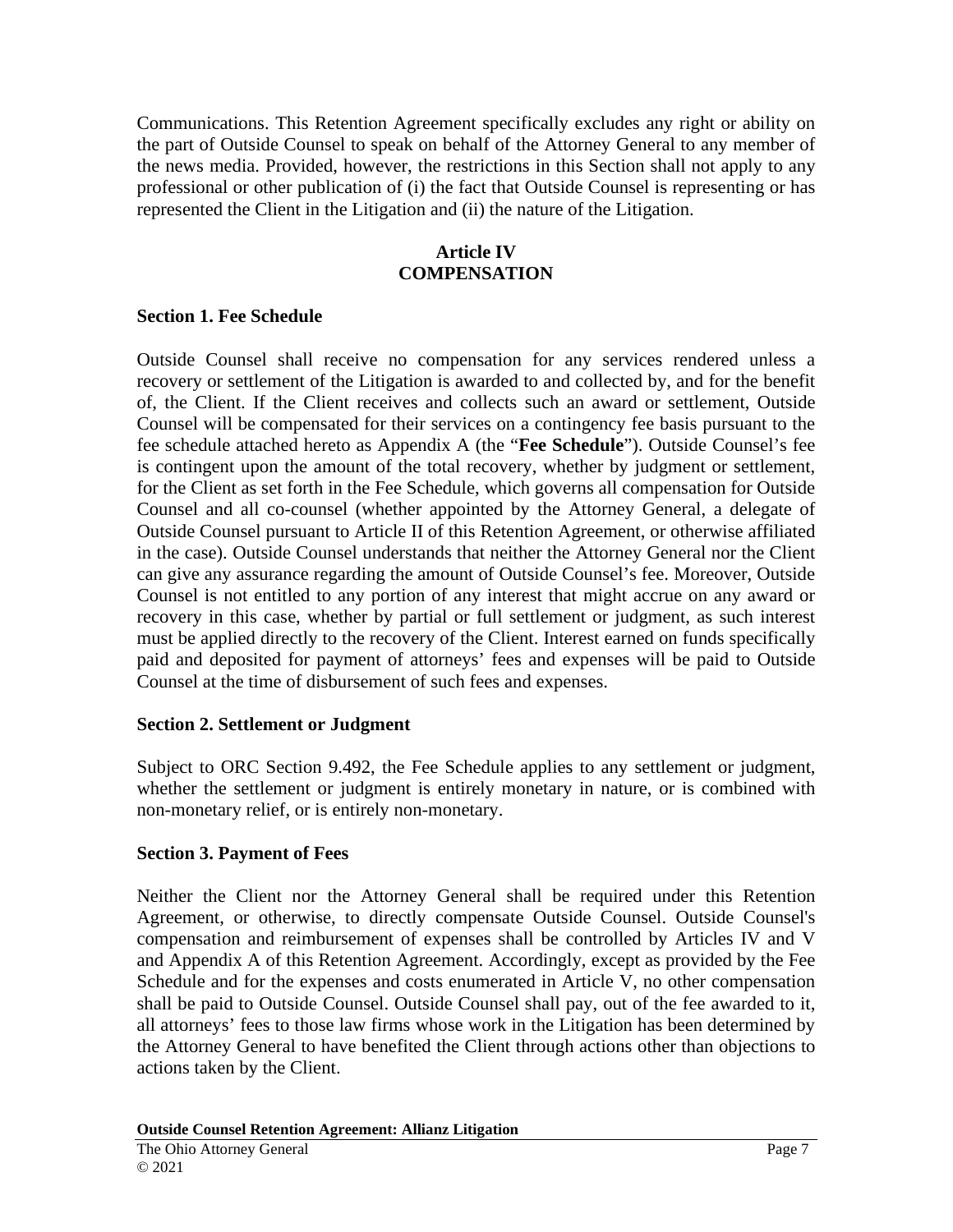#### **Article V EXPENSES AND REIMBURSEMENTS**

#### **Section 1. Advancement of Expenses and Costs**

Outside Counsel shall advance all Litigation costs, expenses and disbursements, including expert witness fees and costs, deposition costs, and document production. Outside Counsel shall not be compensated for the time or work performed by expert witnesses in the employ of the Client. Neither the Client nor the Attorney General shall advance payment for any services rendered or costs, expenses or disbursements incurred. Outside Counsel's agreement to advance all costs, expenses, and disbursements, as well as its agreement to defer fees while any and all Litigation (including appeals) is pending, has been taken into consideration in establishing the Fee Schedule.

#### **Section 2. Expenses and Format**

Should a recovery be obtained for the benefit of the Client, Outside Counsel shall be reimbursed for expenses and costs only as set forth below. Outside Counsel shall not seek reimbursement of expenses or costs incurred by other attorneys or firms separately retained by Outside Counsel in delegation of its performance under this Retention Agreement unless such expenses are a part of a joint fee & expense application.

Reimbursement shall only be provided for invoices submitted with itemized receipt documentation. All expenses must include the following information: (1) the name of the attorney incurring the expense; (2) a legible copy of an itemized receipt documenting the expense, and (3) a detailed description of the expenses. No reimbursement shall be made for "miscellaneous" listings or for expenses missing any of the requirements listed above. No reimbursement shall be made for expenses that are not a proper public purpose.

#### **Section 3. Receipts**

All receipts shall be retained for at least three (3) full years following the Termination Date and shall be made available to the Attorney General and the Client upon request or as otherwise set forth herein.

#### **Section 4. Maximum Reimbursement**

Unless otherwise expressly approved by the Attorney General in writing prior to invoicing, the following permitted expenses shall be reimbursed only as follows:

#### **A. Experts and Consultants**

Outside Counsel shall be reimbursed for retention of outside experts or consultants, including fees and other reasonable costs, only when expressly authorized by the Attorney General. Upon request by the Attorney General, Outside Counsel must provide the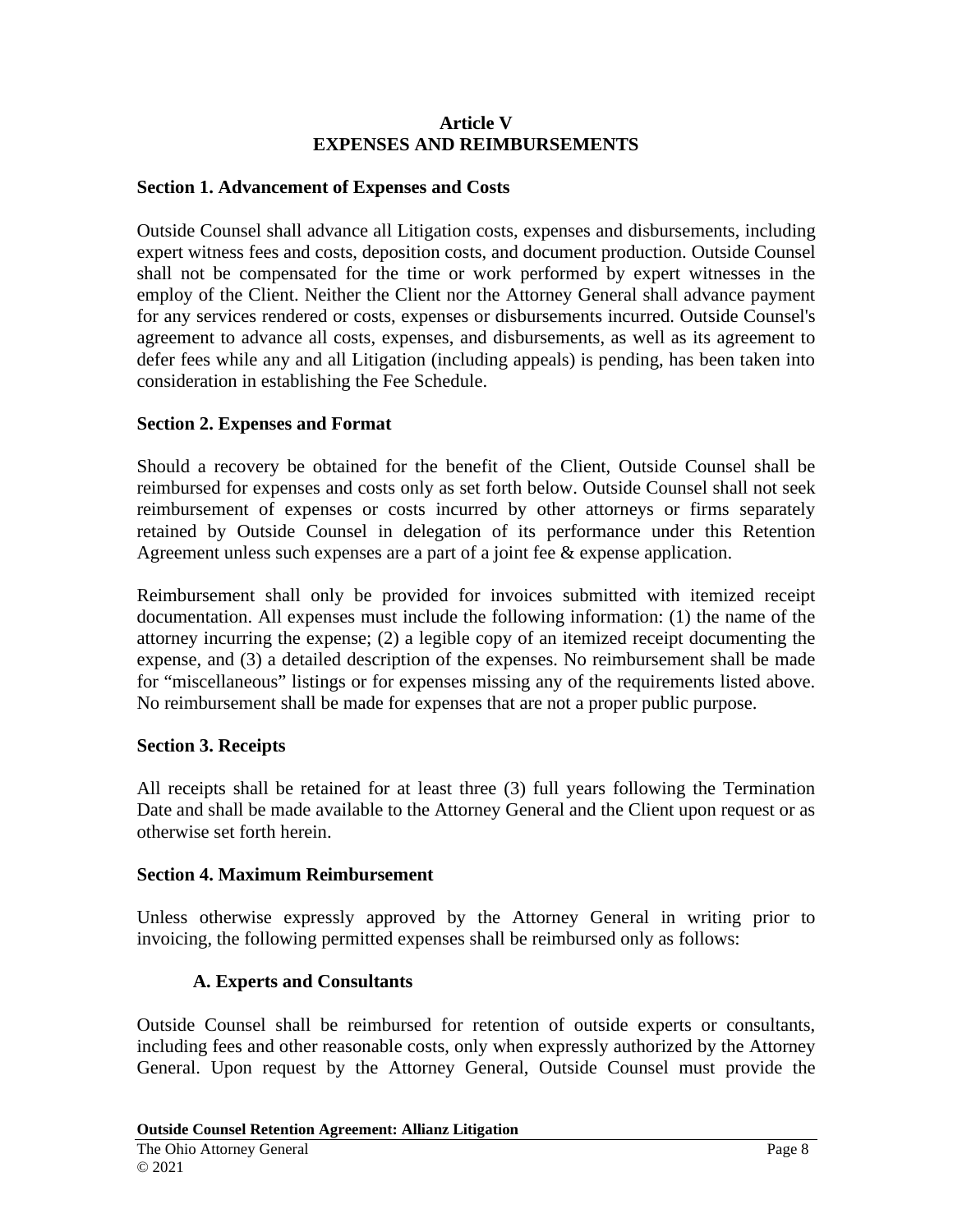Attorney General with any written agreements between Outside Counsel and any expert or consultant doing work for or with Outside Counsel on any matter under this Retention Agreement. Except as otherwise expressly set forth herein, Outside Counsel shall not be reimbursed for retention of in-house experts or other in-house legal support staff.

# **B. Travel**

Approval of travel expenses for reimbursement to Outside Counsel is subject to the State of Ohio Travel Policy as set forth by the State's Office of Budget and Management and found at Ohio Administrative Code 126-1-02.

# **C. Photocopying, Document Imaging and Electronic Storage**

In-house photocopying/ document imaging (including faxing, scanning and color copies) shall be reimbursed at Outside Counsel's actual expense, not to exceed fifteen cents (\$0.15) per copy and is to be itemized on the invoice as "photocopies, document images, faxes, or scanned pages" (number of copies @ rate per copy/image). Reasonable amounts for outside photocopying, document imaging and electronic storage shall be reimbursed at actual cost if receipts are provided.

# **D. Priority / Overnight Mail**

Charges for priority or overnight mail and courier services shall be reimbursed only if a reasonable basis exists for using the service and only if receipts for the expense are provided. In no event shall Outside Counsel be reimbursed for the cost of sending invoices or status reports to the Attorney General by overnight or priority mail services.

# **E. Other Expenses**

Actual costs shall be reimbursed for certain extraordinary expenses including transcripts, deposition costs, witness fees, subpoena service, postage, printing, cab and bus fares, parking, and long-distance telephone calls when itemized receipts for the expense are provided. Routine expenses, such as office supplies, online legal research fees (i.e. LexisNexis or Westlaw), or secretarial costs, are not reimbursable. Outside Counsel shall obtain the Attorney General's approval before incurring any individual expense exceeding Two Thousand Five Hundred Dollars (\$2,500.00) as well as any other extraordinary or unusual expenses or significant category of expenses incurred in fulfilling the terms of this Retention Agreement.

# **Section 5. Related Actions**

The Attorney General and the Client acknowledge that Outside Counsel represents other investors in claims against AGI. Specifically, Outside Counsel serves as counsel to the Arkansas Teacher Retirement System and several other investors relating to investments in the AGI Structured Alpha Funds and has filed separate actions against AGI on behalf of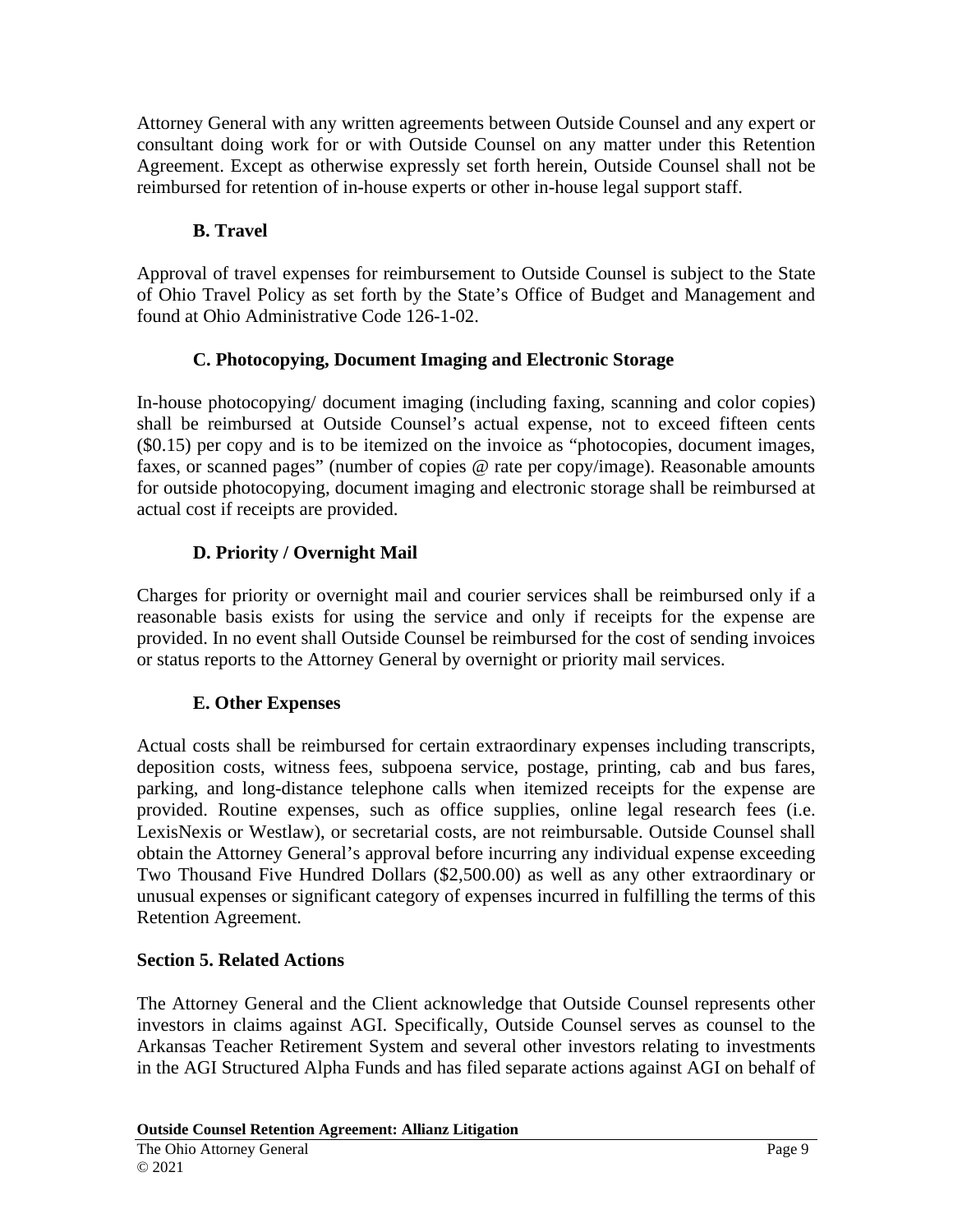those clients (collectively, the "Related Actions," inclusive of the Litigation and other pending and future litigation brought by Outside Counsel on behalf of its clients against AGI). Outside Counsel will advance certain expenses for Client, as set forth above, that are common among Client and other clients who have retained Outside Counsel in the Related Actions. Outside Counsel will allocate such expenses and costs pro rata among the plaintiffs in the Related Actions, and all such expenses and costs shall be reimbursed in such a manner and as otherwise required by the terms of Article V.

### **Article VII OTHER TERMS AND CONDITIONS**

#### **Section 1. Equal Opportunity**

In the hiring of employees for the performance of work under this Retention Agreement, Outside Counsel agrees not to discriminate on the basis of race, color, religion, sex, age, national origin, military status, ancestry, disability, sexual orientation or gender identity, characteristics, or expression, against any citizen of the State of Ohio in the employment of a person qualified and available to perform the work to which this Retention Agreement relates.

Outside Counsel further agrees not to discriminate against, intimidate, or retaliate against any employee hired for the performance of work under this Retention Agreement on account of race, color, religion, sex, age, national origin, military status, ancestry, disability, sexual orientation, or gender identity, characteristics or expression.

ORC Section 125.111 requires any company doing business with the State of Ohio to maintain a written affirmative action program addressing employment practices and to file a copy of this program annually with the Department of Administrative Services, Equal Opportunity Division. Outside Counsel represents that it has a written affirmative action program and has filed a description of the affirmative action program with the Equal Opportunity Division of the Ohio Department of Administrative Services. Compliance and the liability for non-compliance with ORC Section 125.111(B) is the sole responsibility of Outside Counsel.

When retaining individuals, companies or firms to aid in the performance of work under this Retention Agreement, Outside Counsel is responsible for obtaining the representation of each contractor that it abides by the requirements of this Section. Contractors and subcontractors must agree not to discriminate on the basis of race, color, religion, sex, age, national origin, military status, ancestry, disability, sexual orientation or gender identity, characteristics, or expression in the employment of a person qualified and available to perform the work to which this Retention Agreement relates. Additionally, contractors, subcontractors and any person acting on behalf of any contractor or subcontractor in any manner may not discriminate against, intimidate, or retaliate against any employee hired for the performance of work in relation to this Retention Agreement on account of race,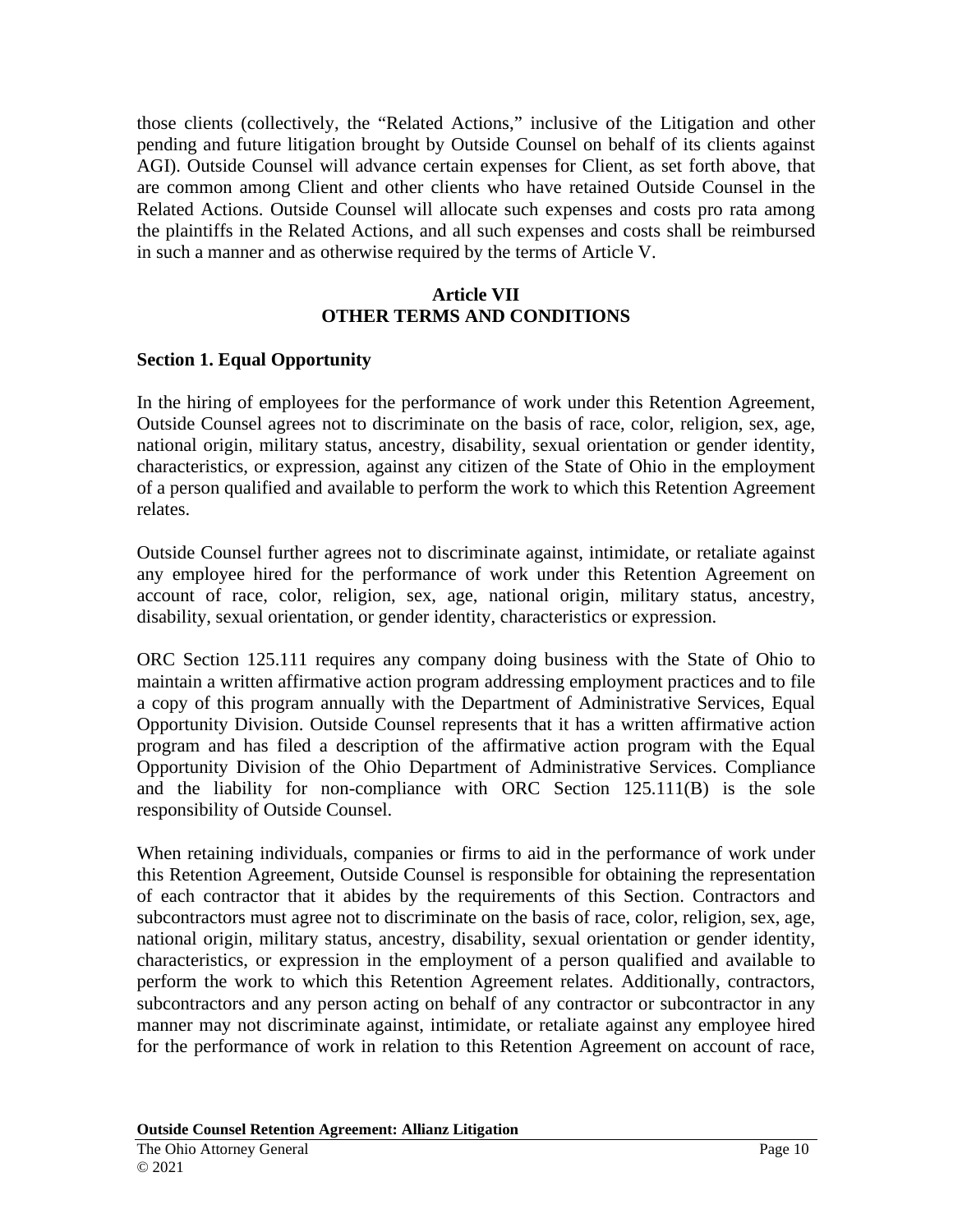color, religion, sex, age, national origin, military status, ancestry, disability, sexual orientation, or gender identity, characteristics or expression.

## **Section 2. Jurisdiction and Choice of Law**

This Retention Agreement and the rights of the Parties hereunder shall be governed, construed, and interpreted in accordance with the laws of the State of Ohio. Only state Ohio courts shall have jurisdiction over any action or proceeding concerning the Retention Agreement and/or performance hereunder. Outside Counsel hereby irrevocably consents to jurisdiction in a court of proper jurisdiction in Franklin County, Ohio.

### **Section 3. Indemnification**

Outside Counsel agrees to indemnify and hold the Attorney General and the State of Ohio harmless and immune from any and all claims for injury or damage arising from this Retention Agreement that are attributable to Outside Counsel's own actions or omissions or those of its partners, associates, officers, employees, subcontractors, suppliers, third parties utilized by Outside Counsel, or joint ventures while acting under this Retention Agreement. Claims means any claims made under the Fair Labor Standards Act or under any other federal or state law involving wages, overtime, or employment matters and any claims involving collection activities. Outside Counsel shall bear all costs and fees associated with defending the Attorney General and the State of Ohio against any such claims.

### **Section 4. Termination**

# **A. Termination by the Parties**

The Attorney General reserves the right to modify or cancel the appointment of Outside Counsel, including adding, removing and/or substituting one or more counsel from the appointment, and/or terminate this Retention Agreement at any time, in its sole discretion, and without cause or duty of explanation. Outside Counsel may terminate this appointment and this Retention Agreement upon thirty (30) days' written notice to the Attorney General. If the Litigation is pending, termination by Outside Counsel shall not be effective unless Outside Counsel first obtains leave of court to terminate its representation in the matter.

# **B. Compensation in the Event of Termination**

In the event this Retention Agreement is terminated by either Party, Outside Counsel shall be entitled to reimbursement as set forth in Articles IV and V of this Retention Agreement for all reasonable and properly documented fees and expenses rendered prior to termination. Such reimbursement will be payable only with the Court's approval upon the conclusion of the Litigation and only upon an affirmative damages award or settlement in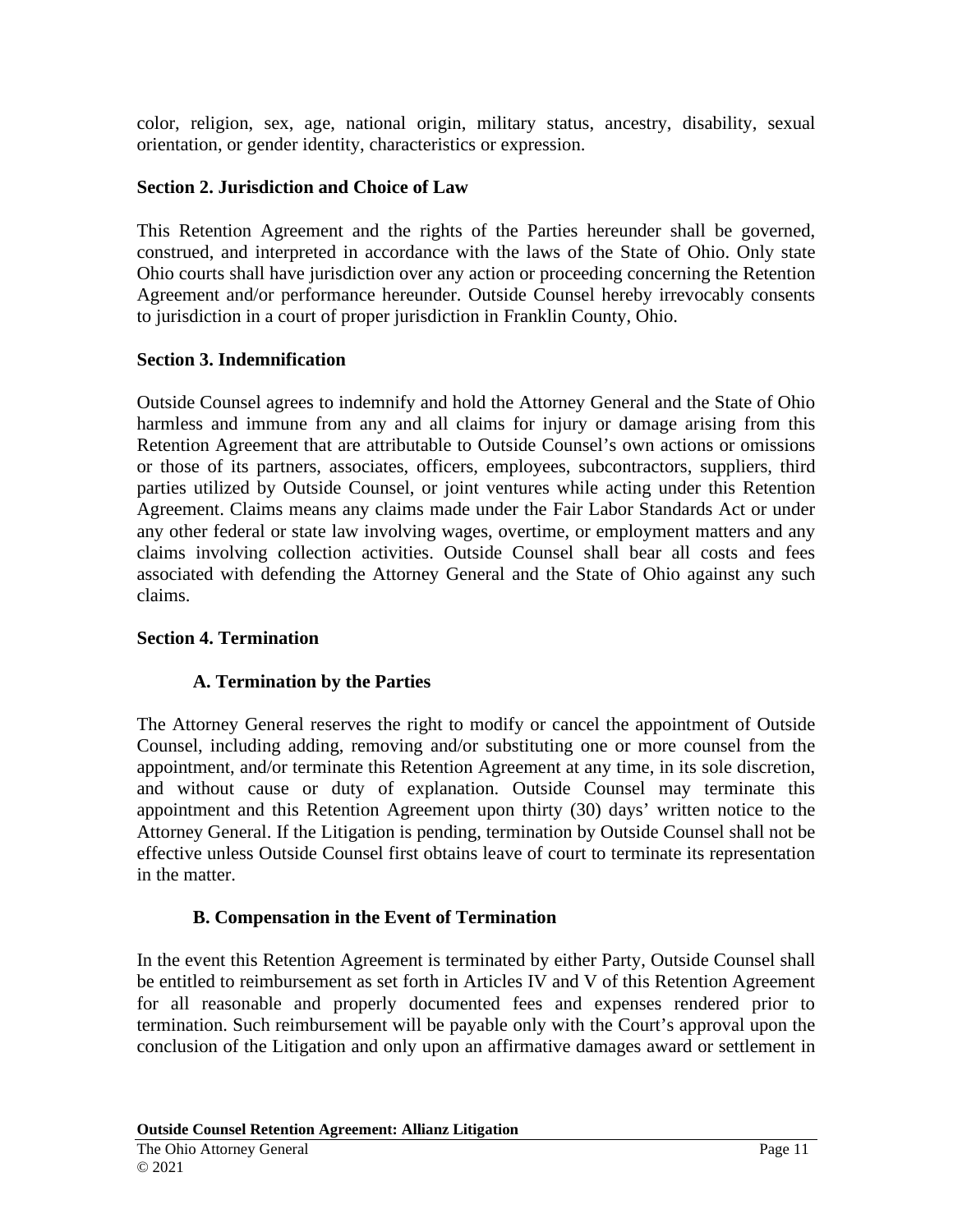the Client's favor. Invoices for such expenses with required receipts shall be submitted in accordance with Articles IV and V of this Retention Agreement.

The division of attorney fees owing under Article IV of this Retention Agreement between Outside Counsel, any co-counsel, and any substitute or replacement counsel, will be determined by agreement among all counsel at the conclusion of the Litigation. If counsel cannot agree on the division of fees, they must arbitrate the fee allocation among themselves pursuant to Prof. Cond. Rule 1.5(f). Outside Counsel must indemnify, defend, and hold harmless the Attorney General, the State of Ohio, and the Client against any additional fees or expenses associated with any fee dispute.

No provision of this Retention Agreement waives the rights of the Attorney General, the State of Ohio, or the Client to pursue a claim for legal malpractice against Outside Counsel.

# **C. Transfer of Work**

If this Retention Agreement is terminated, Outside Counsel agrees to effectuate a speedy and efficient transfer of the work and to cooperate fully with the Director of Outside Counsel. Outside Counsel agrees to protect the Client's interests in any transfer of work. The Attorney General, the State of Ohio, or the Client may withhold any outstanding payments due to Outside Counsel if Outside Counsel fails to transfer all files, documents and materials when so requested by the Attorney General.

# **Section 5. Campaign Finance Compliance**

Outside Counsel hereby certifies that neither Outside Counsel nor any of Outside Counsel's partners, officers, directors, shareholders or employees, nor the spouse of any such person, has made contributions in excess of the limitation specified in ORC Section 3517.13

Outside Counsel shall, at all times, have a completed, notarized Affidavit of Eligibility on file with the Attorney General. Failure to provide a completed, notarized Affidavit of Eligibility may result in termination of Outside Counsel's appointment.

### **Section 6. Compliance with Rules of Professional Conduct**

Outside Counsel represents and warrants that the attorneys performing the legal work contemplated by this Retention Agreement are currently licensed to practice in, and in good standing before the bar of, the applicable jurisdiction or jurisdictions. If necessary, those attorneys will comply with all out-of-state attorney pro hac vice registration requirements of the Supreme Court of Ohio or the applicable jurisdiction. If, during the Term or any Renewal Terms, a complaint is issued against Outside Counsel or any attorney providing services pursuant to this Retention Agreement, alleging a violation of the Supreme Court Rules for the Government of the Bar of Ohio, the Ohio Rules of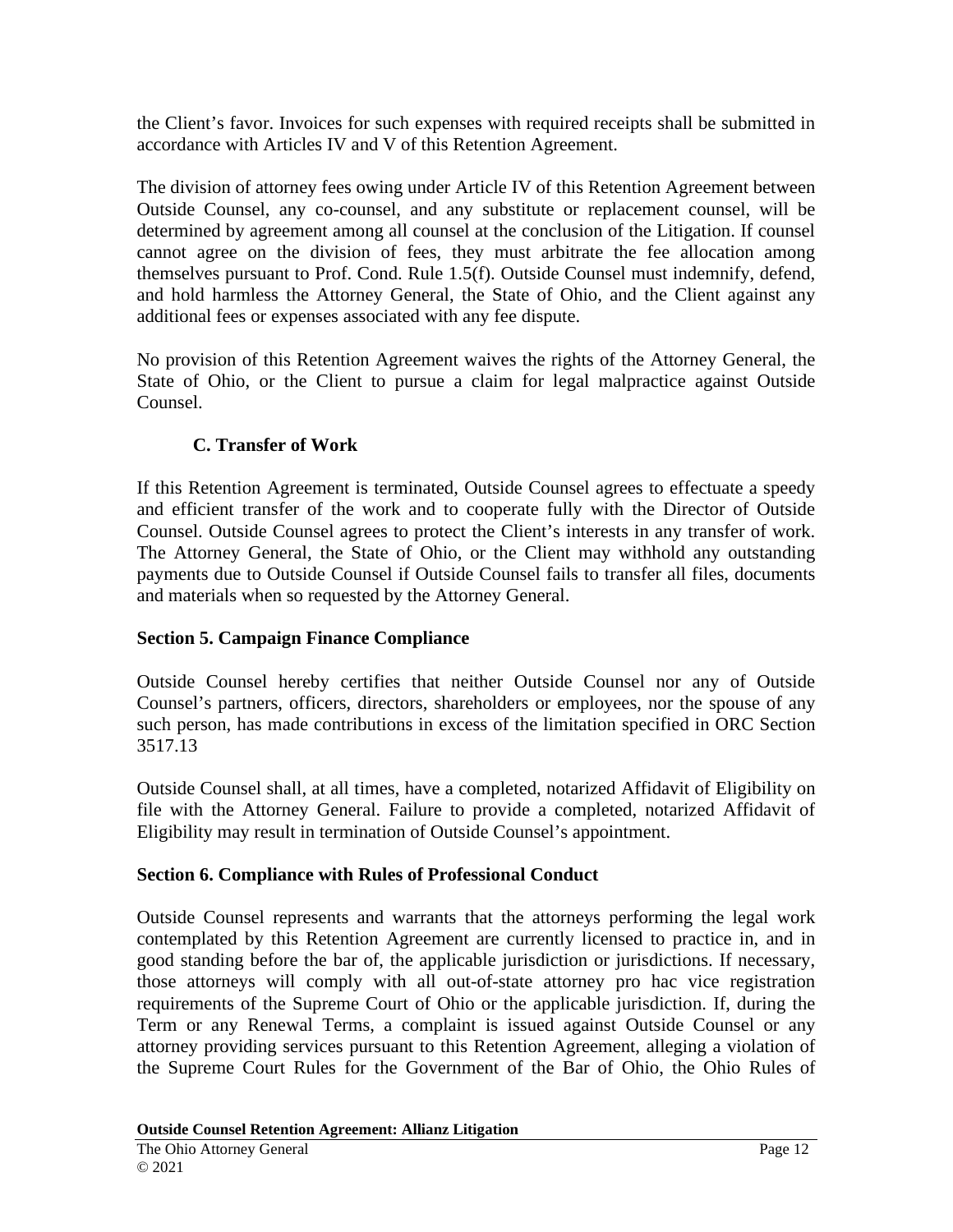Professional Conduct, or the applicable rules governing the state bar in any applicable jurisdiction, Outside Counsel must give timely written notice, with a copy via email, of such complaint to the Director of Outside Counsel. Such notice must include the nature of the allegations set forth in the complaint.

## **Section 7. Conflicts of Interest and Ethics Compliance**

Outside Counsel represents and warrants that, as of the date of this Retention Agreement, it is not engaged in any matter that is or may be adverse to the Attorney General, the State of Ohio or the Client that has not been consented to in writing. Outside Counsel agrees that if a conflict of interest, potential or otherwise, arises pursuant to Rule 1.7 of the Ohio Rules of Professional Conduct, then Outside Counsel will give timely written notice to the Client and the Attorney General. Outside Counsel must request and obtain written consent or a waiver prior to undertaking representation adverse to the Attorney General, the State of Ohio or the Client.

Outside Counsel represents, warrants and certifies that it and its partners, associates, employees, and other persons assisting with the legal work contemplated by this Retention Agreement are knowledgeable of and understand the Ohio Ethics and Conflicts of Interest laws set forth in ORC Chapter 102 and ORC 2921.01, 2921.42, 2921.421, and 2921.43. Outside Counsel further represents, warrants, and certifies that neither Outside Counsel, nor any of its partners, associates, employees or other persons assisting with the legal work contemplated by this Retention Agreement will do any act that is inconsistent with such laws.

# **Section 8. Findings for Recovery**

Outside Counsel warrants that it is not subject to an "unresolved" finding for recovery under ORC Section 9.24. If the warranty is deemed to be false, this Retention Agreement is void *ab initio*, and Outside Counsel must immediately repay to the State of Ohio any funds paid under this Retention Agreement.

### **Section 9. Insurance**

Outside Counsel shall maintain, or cause to be maintained at no cost or expense to the Attorney General, adequate professional liability insurance or other form of adequate financial responsibility in accordance with Gov. Bar R. III, Section 4. Unless otherwise stated, such insurance shall remain in force at all times from the date hereof through the term of this Retention Agreement, with companies authorized to do business in Ohio with an A.M. Best or Fitch Rating of at least "A" unless otherwise approved in writing by the Attorney General. Outside Counsel that does not maintain professional liability insurance and instead maintains other form of adequate financial responsibility in accordance with Gov. Bar R. III, Section 4 shall provide the notice required by Prof. Cond. Rule 1.4(C).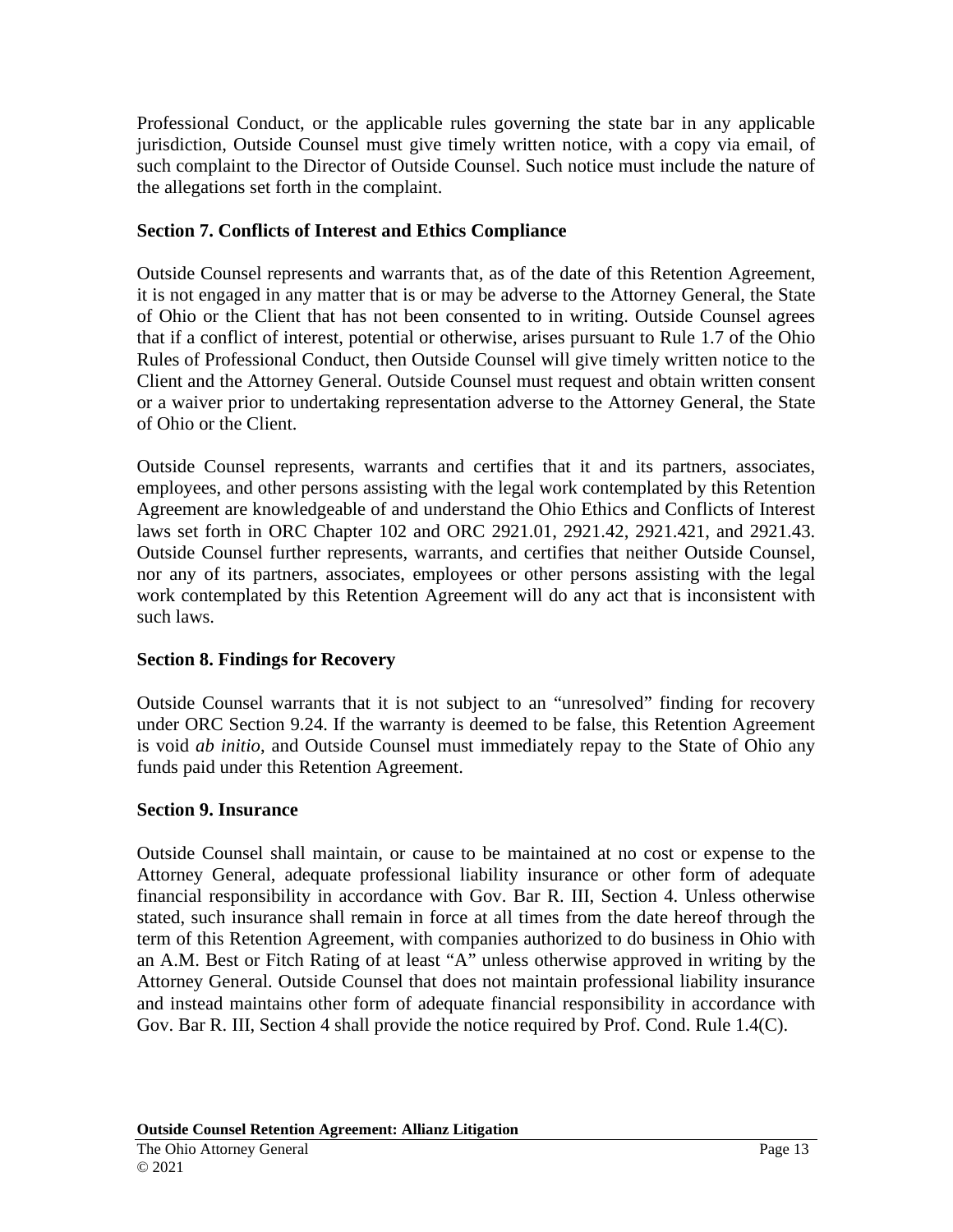Outside Counsel warrants that it will comply with all conditions of each policy to assure that each policy is kept in full force and effect. Any and all insurance claims must be made on a timely basis as required in the conditions of each policy.

## **Section 10. Compliance with Law**

Outside Counsel agrees to comply with all applicable federal, state and local laws, rules, regulations and ordinances in the conduct of the work hereunder.

## **Section 11. Boycotting**

Pursuant to ORC 9.76(B), Outside Counsel warrants that Outside Counsel is not boycotting any jurisdiction with whom the State of Ohio can enjoy open trade, including Israel, and will not do so during the term of this Retention Agreement.

### **Section 12. Miscellaneous**

## **A. Counterparts**

This Retention Agreement may be executed in one or more counterpart(s), each of which shall be an original and all of which shall constitute one and the same instrument.

## **B. Severability of Terms and Conditions**

If any provision of this Retention Agreement shall be held invalid, illegal, or unenforceable in any respect, said provision shall be severed. The validity, legality and enforceability of all other provisions of this Retention Agreement shall not in any way be affected or impaired unless such severance would cause this Retention Agreement to fail of its essential purpose.

### **C. Waiver of Terms and Conditions**

Failure to enforce or insist on compliance with any of the terms and conditions of this Retention Agreement by the Attorney General shall not constitute a waiver or relinquishment of any such term or condition of the Retention Agreement on the part of the Attorney General but the same shall remain at all times in full force and effect.

### **D. Entire Agreement / Integration**

This Retention Agreement constitutes the entire understanding of the Parties. Both Parties agree that there is no other understanding or agreement other than the terms expressly stated in this Retention Agreement.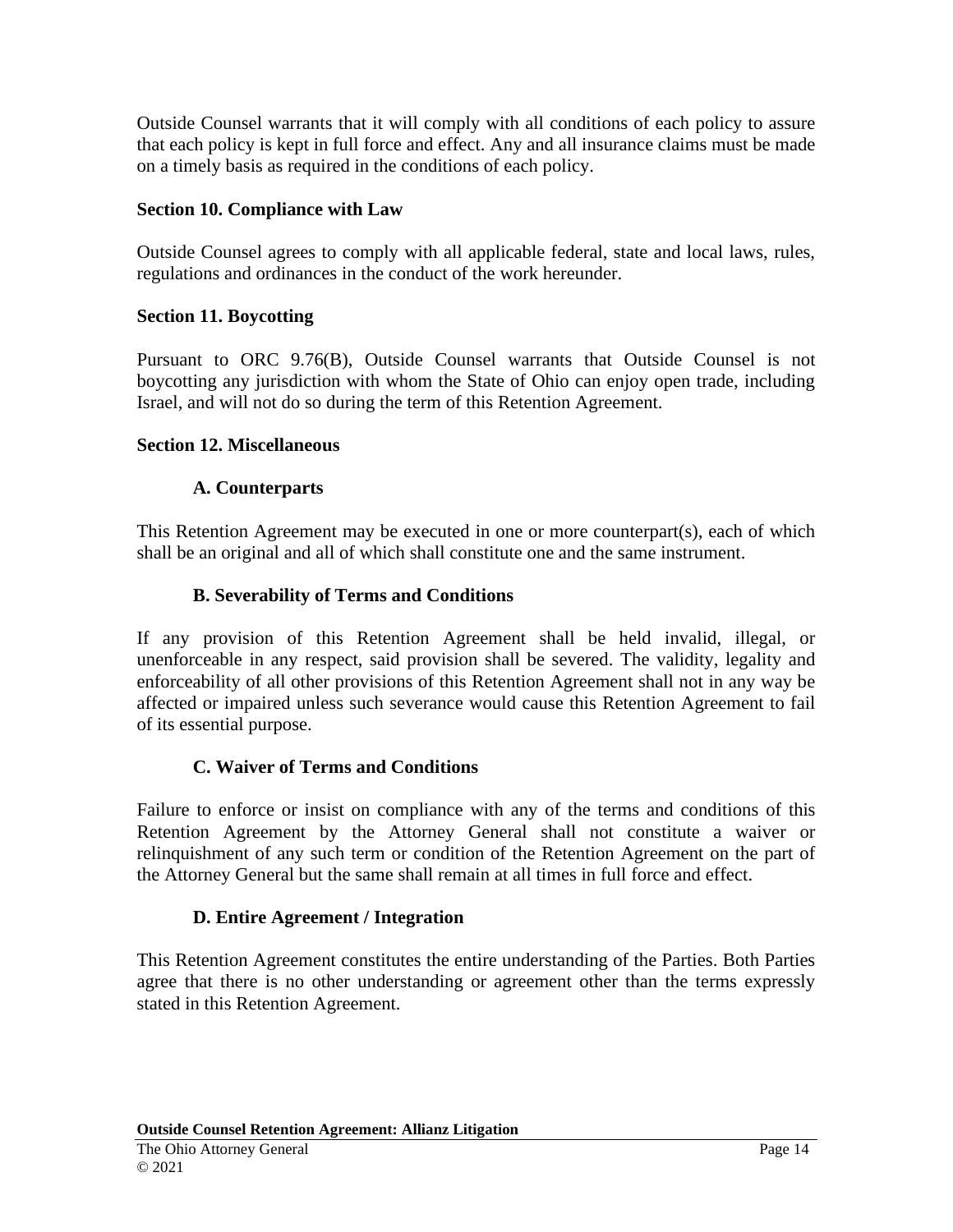## **E. Amendment or Modification**

No amendment or modification of this Retention Agreement shall be effective against either Party unless such amendment or modification is set forth in writing and signed by both Parties.

## **F. Headings**

The headings herein are for reference and convenience only. They are not intended and shall not be construed to be a substantive part of this Retention Agreement or in any other way to affect the validity, construction or interpretation of any of the provisions of this Retention Agreement.

## **G. Successors and Assigns**

Neither this Retention Agreement nor any rights, duties or obligations hereunder may be assigned or transferred in whole or in part by Outside Counsel, without the prior written consent of the Attorney General.

# [THE REMAINDER OF THIS PAGE INTENTIONALLY BLANK]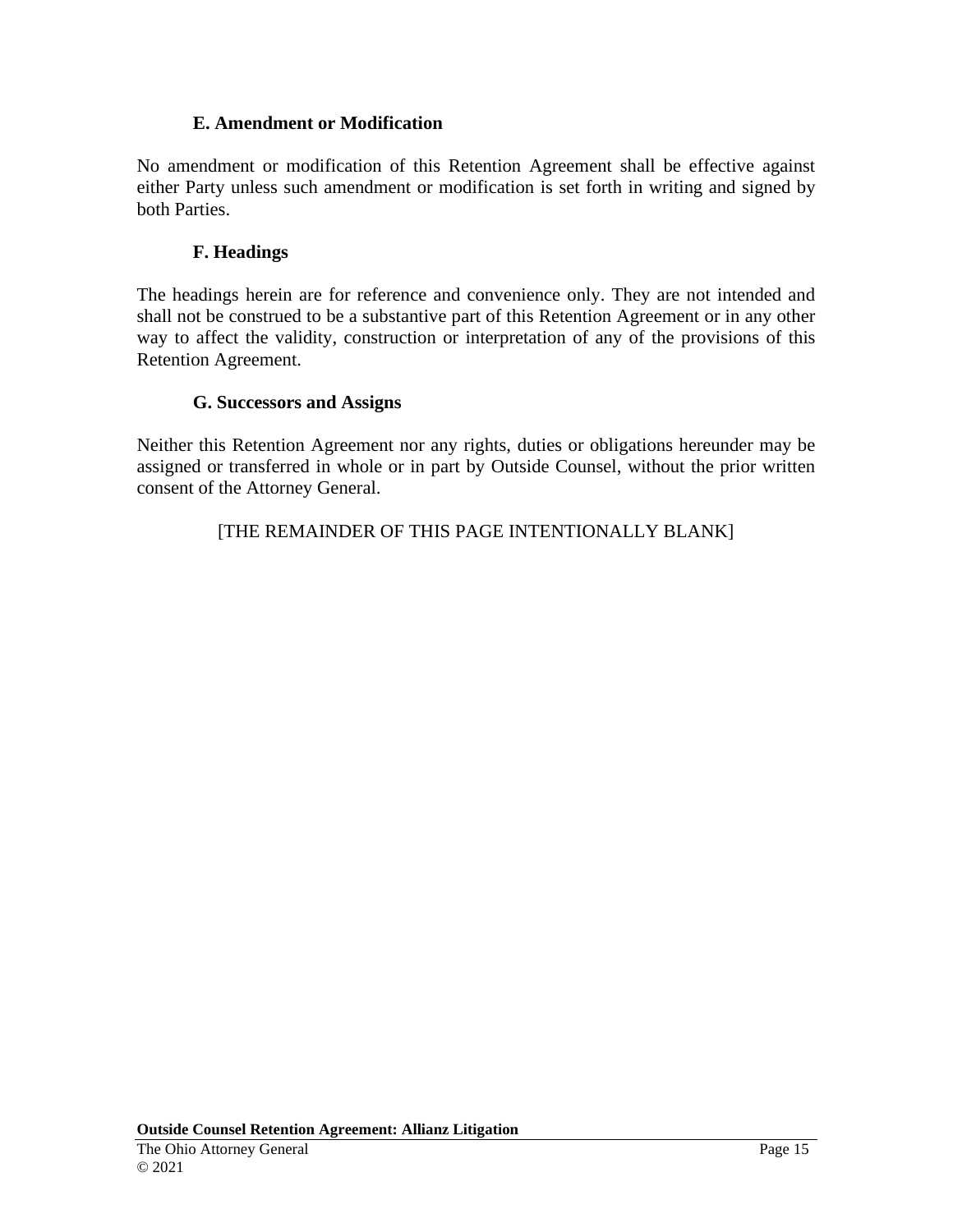The undersigned represent that they are authorized to enter into this Retention Agreement. The undersigned acknowledge they have read and understand all terms set forth herein. By affixing their signatures below, the Parties evidence their intent to be bound hereto.

#### **OHIO ATTORNEY GENERAL OUTSIDE COUNSEL**

DocuSigned by: By:

Name: Shawn Busken

Title: Director of Outside Counsel

Date:

**Bernstein Litowitz Berger & Grossmann**

Hannah Ross 7AMMAL KOU<br>-4EF9A5BBE47947A... By:

Name: Hannah Ross

Title: Partner Date: \_\_\_\_\_\_\_\_\_\_\_\_\_\_\_\_\_\_\_\_\_\_\_\_\_\_ 2/17/2021 2/18/2021